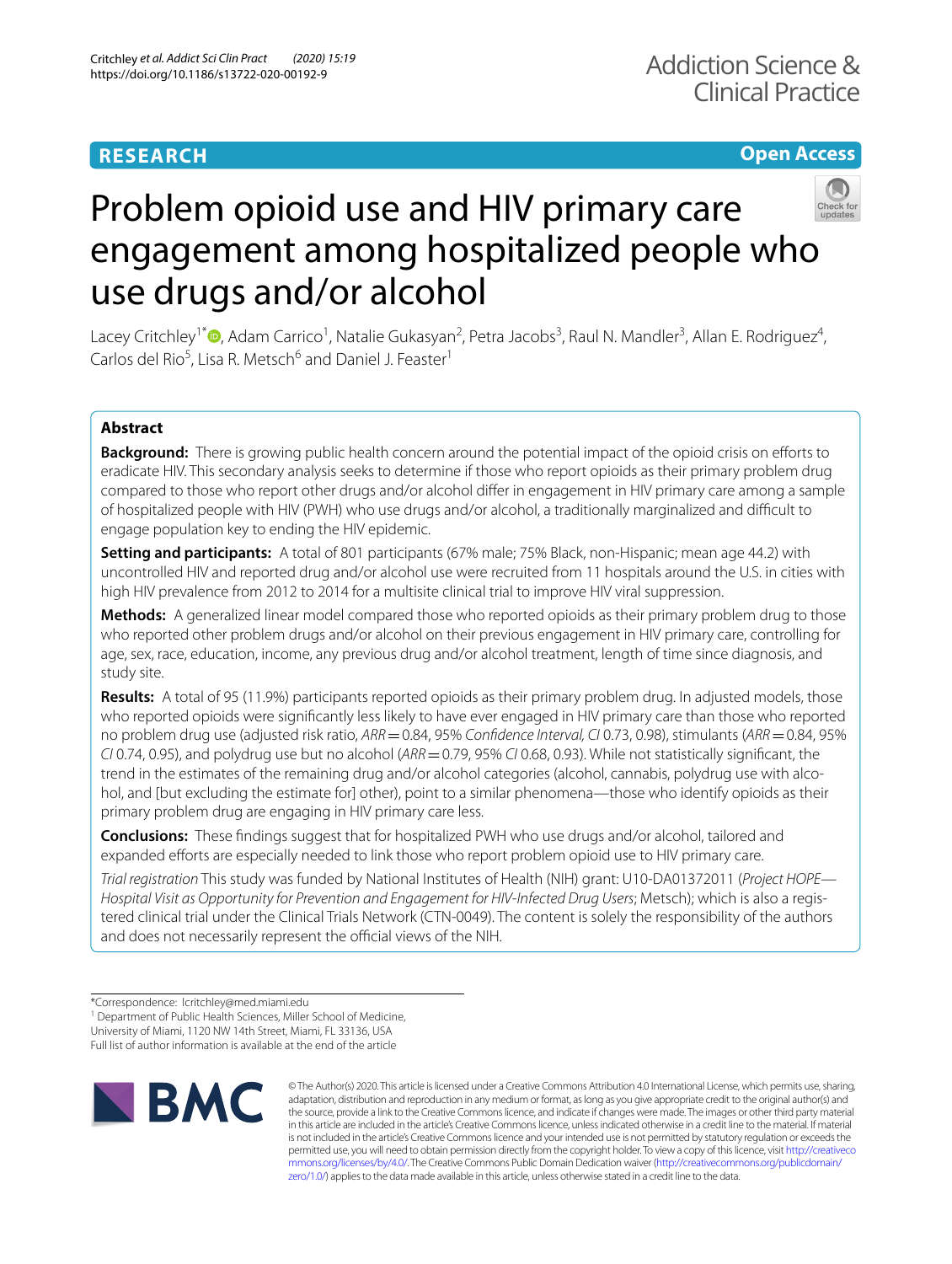**Keywords:** Opioid, Drug use, HIV primary care, Treatment as prevention

# **Background**

Despite signifcant advancements in HIV treatment since the start of the HIV epidemic, marginalized groups continue to be disproportionately afected by the virus. People who use drugs remain one of the most difficult groups to engage and retain in HIV care and often have unsuppressed, poorly controlled HIV infection as a result of inadequate antiretroviral adherence [[1,](#page-7-0) [2](#page-7-1)]. People who use drugs are also more likely to engage in risky behaviors including condomless sex [\[3](#page-7-2)], having multiple concurrent partners [\[4](#page-7-3)], and syringe-sharing for injection drug use [\[5](#page-7-4), [6\]](#page-7-5), putting them at increased risk for coinfection (including HCV coinfection), faster disease progression, and onward HIV transmission [\[5](#page-7-4)].

The opioid crisis has led to devastating health consequences in nearly every region and demographic in the U.S  $[6]$  $[6]$ . The rise in problem opioid use combined with injection drug use is fueling an increase in infectious disease incidence including HIV [[7](#page-7-6), [8\]](#page-7-7), viral hepatitis [\[7](#page-7-6)], infective endocarditis [\[9](#page-7-8)], skin and soft-tissue infections  $[10]$  $[10]$ , as well as other serious infections  $[11, 12]$  $[11, 12]$  $[11, 12]$  $[11, 12]$ . The Centers for Disease Control and Prevention (CDC) estimates that 1 in 10 new HIV infections in the US are attributable to persons who inject drugs (PWID) [[13\]](#page-7-12). Recent HIV outbreaks in Scott County, Indiana and Lawrence and Lowell, Massachusetts attribute injection opioid use to 13% of new cases [[14,](#page-7-13) [15](#page-7-14)]. Recent clinical guidelines and policy recommendations from the Infectious Disease Society of America have also been updated to refect increasing reports of HIV and other infectious diseases among people with problem opioid use [[16](#page-7-15)].

Given the magnitude of the opioid crisis and the growing concern that it may fuel increased HIV incidence in the near future [\[17\]](#page-7-16), it is imperative to better understand how those who report problem opioid use difer from those who report other drugs and/or alcohol in their engagement in HIV primary care. As approximately 92% of new HIV infections in the U.S. are transmitted by people who are either undiagnosed, or diagnosed but not engaged in care, understanding how opioids infuence care engagement can help tailor intervention eforts that optimize the clinical and public health benefts of HIV treatment as prevention [\[18\]](#page-7-17).

# **Methods**

# **Setting**

The Hospital Visit as Opportunity for Prevention and Engagement for HIV-infected Drug Users (Project HOPE) study enrolled people who use drugs and/or alcohol in a multi-site randomized controlled trial conducted in the National Institute on Drug Abuse (NIDA) Clinical Trials Network (CTN-0049). Participants of this study were recruited from July 2012 to January 2014 during medical hospitalizations from 11 hospitals in major urban areas across the U.S. with high HIV prevalence (Boston, MA; New York, NY; Philadelphia, PA: Baltimore, MD; Pittsburgh, PA; Chicago, IL; Atlanta, GA; Miami, FL; Birmingham, AL; Dallas, TX; and Los Angeles, CA). Follow-up was completed in April 2015, and data were locked in June 2015.

# **Participants**

A total of 2,291 patients were assessed for study eligibility. Participants were eligible if they (1)were inpatients with HIV infection, (2) were at least 18 years old, (3) signed a medical record release, (4) lived in the vicinity, (5) completed the baseline assessment, (6) could communicate in English, (7) provided information on where and how to locate them, (8) had functional status of 60 or higher on the Karnofsky performance scale, (9) reported or had medical records documenting any opioid (other than as directed by a physician prescription), stimulant (cocaine, ecstasy, or amphetamines), or heavy alcohol use as determined by the Alcohol Use Disorders Identifcation Test for Consumption (AUDIT)-C [[19](#page-7-18)] within the past 12 months, and (10) met one of the following requirements: had an AIDS-defning illness; had a CD4 cell count less than 350 cells/μL at their most recent screening and a viral load of more than 200 copies/mL within 6 months; or had a CD4 cell count within 12 months that was 500 cells/ $\mu$ L or less and their viral load was more than 200 copies/mL (or their viral load was unknown with clinical indicators that the patient was likely to have a detectable viral load).

A total of 801 eligible patients completed the baseline assessment and were then assigned to one of three conditions (Patient Navigation, Patient Navigation with fnancial incentives, Treatment as Usual). Interventions were designed to help link and retain patients in HIV care as well as drug or alcohol treatment, and to help them initiate and/or maintain HIV antiretroviral therapy (ART) medication, with the ultimate goal of attaining virologic suppression. Those randomized to one of the Patient Navigation arms were ofered up to 11 sessions with a patient navigator during the 6-month intervention period. Repeat assessments were conducted at sixmonth ( $n=761$ ) and twelve-month follow-ups ( $n=752$ ).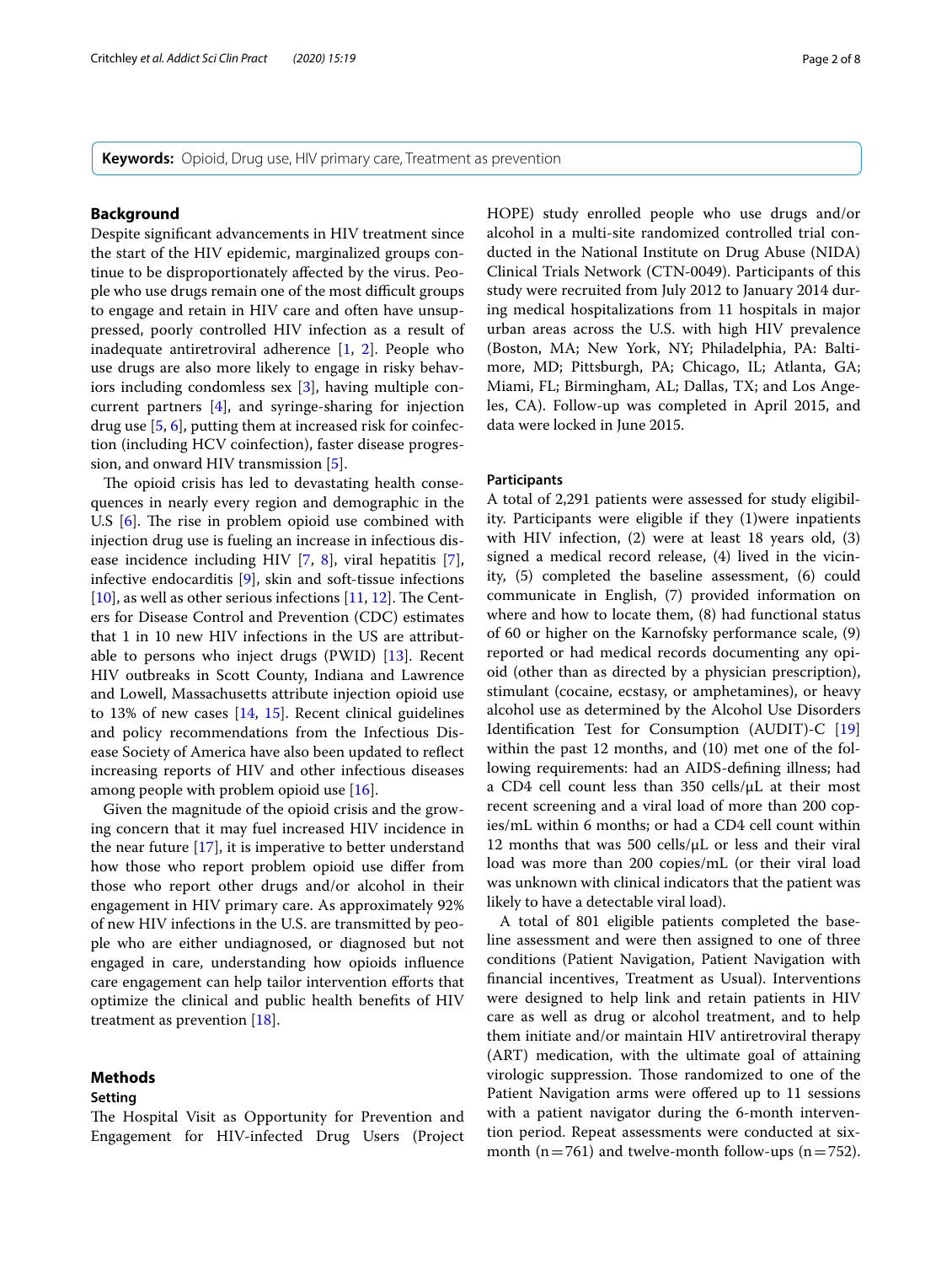Detailed eligibility requirements and trial results have been published previously [[20\]](#page-7-19).

The study sample of Project HOPE was predominantly male (67.5%), and minority (87.9%), which is refective of the population of PWH in the U.S. Most participants reported a high school education or greater (60.6%). The average age of participants was  $44.2$  years (SD=10.0). Most participants had engaged in HIV care at some point in the past (82.9%), with 50.1% on HIV medication at baseline. By the end of the study (12 months post-baseline), 90 participants had died, 26 were loss to follow up  $[18]$  $[18]$ .

The secondary analysis presented in this paper utilizes baseline data from Project HOPE's 801 participants. Selfreported history of HIV primary care engagement as well as reported problem drug and/or alcohol use were collected before clinical trial condition assignment.

# **Measures**

# *Primary problem drug*

After answering detailed questions on polydrug use using the validated Addiction Severity Index (ASI)—Lite [\[21](#page-7-20)], participants answered the question, "Currently, which substance is the major problem?*"* Choices included: no problem drug use; alcohol; heroin; methadone (prescribed or illicit); other opiates/analgesics; barbiturates/ sedatives/hypnotics/tranquilizers; cocaine; amphetamines; cannabis; hallucinogens; inhalants; and polydrug with or without alcohol (a total of 13 options). For the purposes of this secondary analysis, those who reported heroin, methadone (prescribed or illicit), or other opiates/analgesics were combined to form an "opioids" category due to the small number of study participants in each nuanced category; cocaine and amphetamines were combined into a "stimulants" category due to the small number of people who reported amphetamines; and an "other" category was created for minimally-reported groups (barbiturates/sedatives/hypnotics/tranquilizers, hallucinogens, inhalants). Thus, a total of 8 problem drug and/or alcohol categories were used for comparison in this analysis—no problem drug use, opioids, alcohol, stimulants, cannabis, polydrug use with alcohol, polydrug use but no alcohol, and other.

The "primary problem drug" measure was chosen from the study's rich data on drug and alcohol use because it is thought that this question refects which drug participants assess themselves to be struggling with the most and/or which drug likely has the biggest impact on their life. If participants chose a drug in the collapsed "opioids" category, it is then assumed that, even if prescribed opioids, they were not using as directed as per physicianadministered prescriptions.

# *Engagement in HIV primary care*

Participants answered the question, "Have you ever had HIV primary care? By HIV primary care, we mean a clinician or team of clinicians who you see in a clinic or office on a regular basis and who works with you to manage your HIV/AIDS medications, blood test results, T cell count and viral load." This variable was dichotomized as no/yes (0/1) for those who provided an answer.

# *Covariates*

Models controlled for age (measured as an integer rounded to the nearest tenth); sex (male/female); race (non Hispanic black, non Hispanic white, Hispanic, or other); education (less than high school, high school, greater than high school); health insurance (no/yes), annual income (integer), any previous drug and/or alcohol treatment (no/yes), length of time since HIV diagnosis (as an integer in months); and study site (a categorical variable of 11 study sites).

# **Data analysis**

Demographic variables were compared between primary problem drug and/or alcohol categories using Chi square analyses. A multivariate, generalized linear model compared those who reported opioids as their primary problem drug to those who reported other primary problem drugs and/or alcohol categories on their previous engagement in HIV primary care. The generalized linear model (with a poisson distribution for the dichotomous outcome variable and a log link function) was used to provide adjusted risk ratios, which were deemed to be more useful than a logistic regression's adjusted odds ratios, as the outcome of interest was not a rare event. Relative risk estimates are preferred (when justifed), as odds ratios are used to provide (biased) estimates of the risk ratio. All analyses were done using SAS version 9.4 [[22](#page-7-21)].

# **Results**

Of the 801 study participants, 95 (11.9%) reported opioids (heroin  $n=89$ , prescribed or illicit methadone  $n=4$ , or other opiates  $n=2$ ) as their primary problem drug. Those who reported opioids as their primary problem drug (vs. those who reported any other primary problem drug and/or alcohol for simplicity) were found to be signifcantly: older, with a mean age of 48 (SD 8.6) vs. 44 (SD 9.9); Hispanic (21.3% vs. 9.4%) and foreignborn (15.8% vs. 6.1%); were more likely to live in what were considered the "northern" sites (New York, Boston, Philadelphia, Chicago, Pittsburgh, Los Angeles; 85.3% vs. 42.2%); to have health insurance (75.8% vs. 65.1%); to have previously engaged in drug and/or alcohol treatment of some nature (71.6% vs. 54.8%); were more likely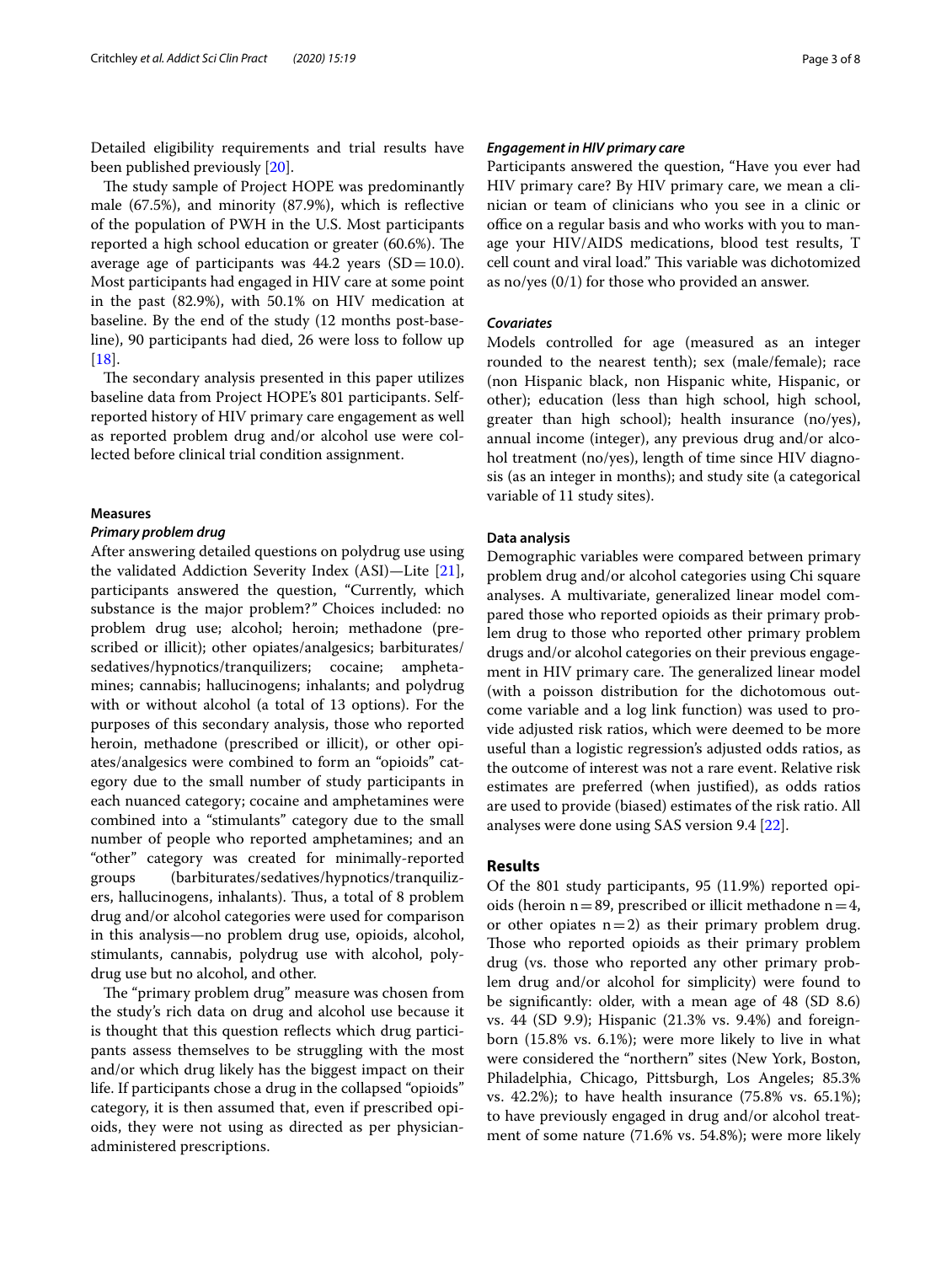to be unemployed (37.9% vs. 34.8%) and had less annual income, with an average of \$7,286 (SD \$7760) vs. \$10,290 (SD \$10,430); and fnally, those who reported opioids as their primary problem drug had diagnosed HIV infection longer, with an average length of time since HIV diagnosis of 172.1 months (SD 100.9) vs. 142.68 months (SD 103.25). Full demographic details per each of the eight primary problem drug and/or alcohol categories are presented in Table [1.](#page-4-0)

# **Main fndings**

Results for the generalized linear model are presented in Table [2.](#page-6-0) In models adjusted for age, sex, race, education, health insurance, income, any previous drug and/or alcohol treatment, length of time since HIV diagnosis, and study site, those who reported opioids as their primary problem drug were signifcantly less likely to have ever engaged in HIV primary care than those who reported no problem drug use (*ARR*=0.84, 95% *CI* 0.73, 0.98), stimulants (*ARR*=0.84, 95% *CI* 0.74, 0.95), or polydrug use but no alcohol (*ARR* = 0.79, 95% *CI* 0.68, 0.93). These results suggest that those reporting opioids as their primary problem drug are 16- to 21- percent less likely to have ever engaged in HIV primary care. While not statistically signifcant, the trend in the estimates of the remaining drug and/or alcohol categories (excluding the "other" drug category) point to a similar phenomena—those who identify opioids as their primary problem drug are engaging in HIV primary care less.

# **Discussion**

The key finding of this secondary analysis is that hospitalized patients with uncontrolled HIV infection who report opioids as their primary problem drug were signifcantly less likely to have ever been engaged in HIV primary care compared to those who report other primary problem drugs and/or alcohol. Notably, and perhaps most importantly, this diference exists despite the fact that this group reported having known of their HIV diagnoses for signifcantly longer periods of time (an average of over 14 years compared to an average of just under 12 years in other categories) and having health insurance, suggesting many missed opportunities for linkage to care.

These findings suggest that while engaging people in care after HIV diagnosis is critical for everyone, there may be additional barriers to care to consider when it comes to those who identify with having problem opioid use. These additional barriers to care can vary according to type of opioid usage, route of administration, as well as specifc systemic and structural barriers related to problem opioid use. Much of the published literature related to PWH with problem opioid use has focused on PWID in particular, who face increased systemic and structural barriers to care stemming from ongoing criminalization of injection drug use [\[23](#page-7-22), [24](#page-7-23)]. PWID are often subject to harmful policies including detention in centers, jails, and prisons that do not provide evidence-based treatment and the police use of registries for people who use drugs [[23\]](#page-7-22). PWID also have higher rates of unstable housing and social syndemics leading to more chaotic, stressful lives for which drug use may be a coping mechanism [\[25](#page-7-24)]. Likewise, stigmatization, both for illicit drug use and HIV status, is another well-known barrier to HIV care that perpetuates the cycle of drug use and HIV transmission [[26\]](#page-7-25).

Lack of integrated care, however, is the most signifcant, tangible and well-documented structural barrier to both HIV care and drug and alcohol treatment, as many addiction professionals currently do not link patients to HIV care, and vice versa [\[27](#page-7-26)]. Given the multitude of needs PWH who have problem drug use of any kind face, if only part of the problem is addressed, success in any major health outcome is unlikely. Multidimensional, integrated interventions are needed for these traditionally marginalized and difficult to engage populations. As supported by recent literature [[8](#page-7-7), [28–](#page-7-27)[31\]](#page-7-28), prevention and intervention efforts should expand to places outside traditional HIV primary care settings—drug treatment centers, and in particular those that provide medications for opioid use disorder (MOUD); syringe service programs (SSPs), pain management clinics, and other places where opioids are prescribed may be key locations for linkage to HIV care. Likewise, efforts to begin MOUD (and other drug and/or alcohol treatment) while in hospital or in HIV primary care are also critical and would have been particularly useful for this study's population. Unless PWH with problem opioid use are on MOUD, they are unlikely to get well-connected to care and adherent with antiretroviral therapy (ART) or curtail high-risk behaviors. National efforts to eradicate HIV will depend on these integrated opportunities to link high-risk, traditionally difficult to engage populations to quality HIV care as well as drug treatment.

# **Limitations**

There are limitations of this secondary analysis. First, the generalizability is limited to hospitalized people with self-reported problem drug and/or alcohol use who also have uncontrolled HIV infection, the selected demographic for the parent study. While generalization is limited, this is an important, traditionally marginalized population that is difficult to engage in HIV care. Second, this secondary analysis is limited to self-report data. To this regard, the "primary problem drug" categorization excluded some participants who used opioids but did not identify opioids as their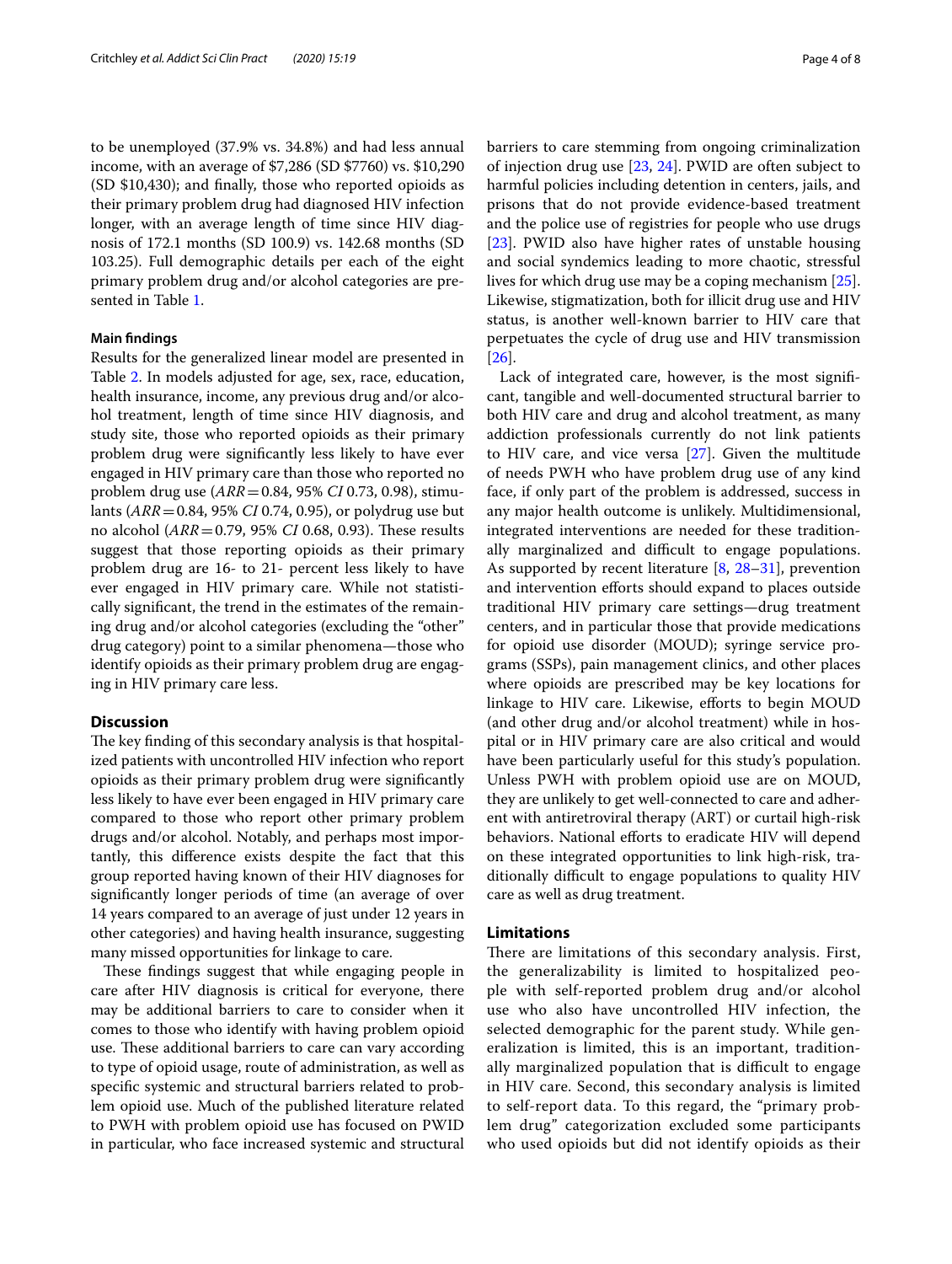<span id="page-4-0"></span>

|                                                                                                                                                                                                                                                                                                       |                     | Opioids (N = 95) | No Proble<br>Drug Use<br>(N = 83) | Problem | $(N = 182)$<br><b>Alcohol</b> |                | <b>Stimulants</b><br>$(N = 287)$ |                | Cannabis<br>$(N = 46)$    |      | with Alcohol<br>Polydrug<br>$(N = 62)$ |               | no Alcohol<br>Polydrug<br>$(N=40)$ |      | Other (N                 | ត<br>$\mathbf{I}$ | p-value                      |
|-------------------------------------------------------------------------------------------------------------------------------------------------------------------------------------------------------------------------------------------------------------------------------------------------------|---------------------|------------------|-----------------------------------|---------|-------------------------------|----------------|----------------------------------|----------------|---------------------------|------|----------------------------------------|---------------|------------------------------------|------|--------------------------|-------------------|------------------------------|
|                                                                                                                                                                                                                                                                                                       | $\blacksquare$      | %                | $\mathbf{C}$                      | %       | $\mathbf{C}$                  | ৡ              | c                                | ৡ              | c                         | ৡ    | $\mathbf{C}$                           | ৡ             | c                                  | %    | c                        | వి                |                              |
| Sex                                                                                                                                                                                                                                                                                                   |                     |                  |                                   |         |                               |                |                                  |                |                           |      |                                        |               |                                    |      |                          |                   | 0.02 <sup>b</sup>            |
| Male                                                                                                                                                                                                                                                                                                  | $58$                | 61.1             | 51                                | 61.5    | $\overline{4}$                | 77.5           | 179                              | 62.4           | 35                        | 76.1 | 4                                      | 70.8          | 28                                 | 70.0 | 4                        | 80.0              |                              |
| Female                                                                                                                                                                                                                                                                                                | $\frac{1}{2}$       | 39.0             | 32                                | 38.6    | $\frac{4}{3}$                 | 22.5           | 108                              | 37.6           | $\equiv$                  | 23.9 | $\frac{8}{1}$                          | 29.0          | $\approx$                          | 30.0 | $\overline{\phantom{m}}$ | 20.0              |                              |
| Age <sup>a</sup>                                                                                                                                                                                                                                                                                      | $\frac{8}{3}$       | 86               | 43                                | 10.8    | $\overline{4}$                | 10.3           | 45                               | 9.0            | 34                        | 9.5  | 43                                     | 9.6           | 43                                 | 9.8  | 39                       | 13.3              | $< 0.001^{\rm b}$            |
| Race                                                                                                                                                                                                                                                                                                  |                     |                  |                                   |         |                               |                |                                  |                |                           |      |                                        |               |                                    |      |                          |                   | $< 0.001^{\rm b}$            |
| NH Black                                                                                                                                                                                                                                                                                              | 3                   | 67.0             | 61                                | 73.5    | 139                           | 76.8           | 231                              | 80.8           | 39                        | 86.7 | ₹                                      | 66.1          | $\overline{\sim}$                  | 52.5 | 3                        | 60.0              |                              |
| NH white                                                                                                                                                                                                                                                                                              | $\equiv$            | $\frac{1}{2}$    | $\supseteq$                       | 14.5    | 25                            | 13.8           | 25                               | $\overline{8}$ | $\sim$                    | 67   | $\equiv$                               | 17.7          | $\frac{1}{2}$                      | 32.5 | $\circ$                  | 0.0               |                              |
| Hispanic                                                                                                                                                                                                                                                                                              | $\gtrsim$           | 21.3             | $\supseteq$                       | 12.1    | $\overline{4}$                | 77             | 25                               | 87             | $\sim$                    | 4.4  | $\circ$                                | 14.5          | $\mathsf{L}\cap$                   | 12.5 | $\sim$ 0                 | 40.0              |                              |
| NH other                                                                                                                                                                                                                                                                                              | $\circ$             | $\rm ^{0.0}$     | $\circ$                           | 0.00    | $\infty$                      | $\overline{1}$ | $\cup$                           | $\frac{8}{1}$  | $\overline{ }$            | 2.2  |                                        | $\frac{6}{1}$ | $\overline{a}$                     | 2.5  |                          | 0.0               |                              |
| Education                                                                                                                                                                                                                                                                                             |                     |                  |                                   |         |                               |                |                                  |                |                           |      |                                        |               |                                    |      |                          |                   | 0.44                         |
| <high school<="" td=""><td>42</td><td>44.2</td><td>29</td><td>34.9</td><td>62</td><td>34.1</td><td>126</td><td>43.9</td><td><math>\overline{4}</math></td><td>30.4</td><td>26</td><td>41.9</td><td><math>\overline{1}</math></td><td>42.5</td><td><math>\sim</math></td><td>40.0</td><td></td></high> | 42                  | 44.2             | 29                                | 34.9    | 62                            | 34.1           | 126                              | 43.9           | $\overline{4}$            | 30.4 | 26                                     | 41.9          | $\overline{1}$                     | 42.5 | $\sim$                   | 40.0              |                              |
| High School/GED                                                                                                                                                                                                                                                                                       | $\overline{37}$     | 39.0             | 29                                | 34.9    | 67                            | 36.8           | 88                               | 30.7           | $\frac{8}{1}$             | 39.1 | $\overline{2}$                         | O,<br>33.     | $\supseteq$                        | 25.0 |                          | 20.0              |                              |
| >High School                                                                                                                                                                                                                                                                                          | $\frac{6}{2}$       | 16.8             | 25                                | 30.1    | 53                            | 29.1           | 73                               | 25.4           | $\overline{4}$            | 30.4 | $\overline{5}$                         | 24.2          | $\tilde{E}$                        | 32.5 | $\sim$                   | 40.0              |                              |
| Employment status                                                                                                                                                                                                                                                                                     |                     |                  |                                   |         |                               |                |                                  |                |                           |      |                                        |               |                                    |      |                          |                   | $< 0.001$ $^{\rm b}$         |
| Working                                                                                                                                                                                                                                                                                               | 4                   | 4.21             | $\frac{5}{1}$                     | 18.1    | 32                            | 17.6           | 23                               | 8.0            | $\infty$                  | 17.4 | $\infty$                               | 12.9          | $\infty$                           | 7.5  | $\circ$                  | $_{\odot}$        |                              |
| Unemployed                                                                                                                                                                                                                                                                                            | $\frac{36}{5}$      | 37.9             | $28$                              | 33.7    | $\mathcal{Z}$                 | 35.2           | 85                               | 29.6           | 22                        | 47.8 | 27                                     | 43.6          | $\frac{8}{1}$                      | 40.0 | $\sim$ $\sim$            | 40.0              |                              |
| Disabled                                                                                                                                                                                                                                                                                              | $\frac{4}{6}$       | 48.4             | 38                                | 45.8    | 79                            | 43.4           | 172                              | 59.9           | $\overline{4}$            | 30.4 | 27                                     | 43.6          | $\geqslant$                        | 50.0 |                          | 60.0              |                              |
| Other                                                                                                                                                                                                                                                                                                 | $\circ$             | 9.5              | $\sim$                            | 2.4     |                               | 3.9            |                                  | 2.4            | $\sim$                    | 4.4  | $\circ$                                | $_{\odot}$    |                                    | 2.5  | $\circ$                  | 0.0               |                              |
| Annual income, \$1000sª                                                                                                                                                                                                                                                                               | 73                  | $7.8$            | $\sim$<br>$\overline{6}$          | 40.7    | 127                           | 12.5           | 9.9                              | 9.6            | 10.4                      | 10.4 | 75.3                                   | $8.8$         | 7.4                                | 73   | 9.8                      | 3.6               | 0.02 <sup>b</sup>            |
| Marital Status                                                                                                                                                                                                                                                                                        |                     |                  |                                   |         |                               |                |                                  |                |                           |      |                                        |               |                                    |      |                          |                   | 0.32                         |
| Married/cohabitating                                                                                                                                                                                                                                                                                  | $\widetilde{\Box}$  | 13.7             | $\equiv$                          | 13.3    | 25                            | 13.7           | 32                               | 11.2           | $\sim$                    | 6.5  | 4                                      | 6.5           | $\sim$                             | 5.0  | $\circ$                  | 0.0               |                              |
| Widowed/divorced/separated                                                                                                                                                                                                                                                                            | $25$                | 26.3             | $\geqslant$                       | 24.1    | $\approx$                     | 18.7           | 75                               | 26.1           | $\circ$                   | 13.0 | $\frac{1}{2}$                          | 21.0          | $\overline{\phantom{0}}$           | 17.5 | $\overline{\phantom{0}}$ | 20.0              |                              |
| Never married                                                                                                                                                                                                                                                                                         | $5\overline{)}$     | 60.0             | 52                                | 62.7    | 123                           | 67.6           | 180                              | 62.7           | $\widetilde{\mathcal{E}}$ | 80.4 | 45                                     | 72.6          | $\overline{5}$                     | 77.5 | 4                        | 80.0              |                              |
| Health insurance                                                                                                                                                                                                                                                                                      | 72                  | 75.8             | $\odot$                           | 73.2    | 119                           | 65.4           | 204                              | 72.1           | 23                        | 50.0 | 30                                     | 48.4          | 22                                 | 55.0 | $\infty$                 | 75.0              | 0.001 <sup>b</sup><br>$\vee$ |
| Jnstably housed                                                                                                                                                                                                                                                                                       |                     |                  |                                   |         |                               |                |                                  |                |                           |      |                                        |               |                                    |      |                          |                   |                              |
| Most of last 6 months                                                                                                                                                                                                                                                                                 | $\overline{24}$     | 25.5             | $\overline{1}$                    | 21.8    | $\overline{57}$               | 20.4           | $\overline{\infty}$              | 28.4           | $\supseteq$               | 21.7 | $\approx$                              | 29.5          | $\overline{\phantom{0}}$           | 17.5 |                          | 20.0              | 0.49                         |
| Any of last 6 months                                                                                                                                                                                                                                                                                  | $\varphi$           | 44.2             | $\approx$                         | 22.5    | 58                            | 32.4           | 119                              | 42.2           | $\overline{C}$            | 37.8 | 28                                     | 45.9          | $\approx$                          | 30.8 | $\overline{ }$           | 80.0              | 0.005 <sup>b</sup>           |
| ncarcerated                                                                                                                                                                                                                                                                                           |                     |                  |                                   |         |                               |                |                                  |                |                           |      |                                        |               |                                    |      |                          |                   |                              |
| Last 6 months                                                                                                                                                                                                                                                                                         | $\tilde{=}$         | 17.0             | $\supseteq$                       | 12.1    | $\overline{21}$               | 11.5           | 50                               | 17.4           | $\overline{\phantom{0}}$  | 15.2 | $\infty$                               | 13.1          | Ō                                  | 22.5 | $\circ$                  | 0.0               | 0.47                         |
| Ever                                                                                                                                                                                                                                                                                                  | $\overline{\infty}$ | 86.2             | 54                                | 65.1    | 130                           | 71.4           | 236                              | 82.2           | 29                        | 63.0 | 52                                     | 85.3          | 35                                 | 87.5 | m 5                      | 60.0              | $<0.001^{\rm b}$             |
| US born                                                                                                                                                                                                                                                                                               | $\otimes$           | 84.2             | 79                                | 95.2    | 166                           | 91.2           | 274                              | 95.5           | $\frac{1}{4}$             | 93.5 | 58                                     | 93.6          | 38                                 | 95.0 |                          | 100.0             | $0.027^{b}$                  |
| JS geography                                                                                                                                                                                                                                                                                          |                     |                  |                                   |         |                               |                |                                  |                |                           |      |                                        |               |                                    |      |                          |                   | 001 <sup>b</sup>             |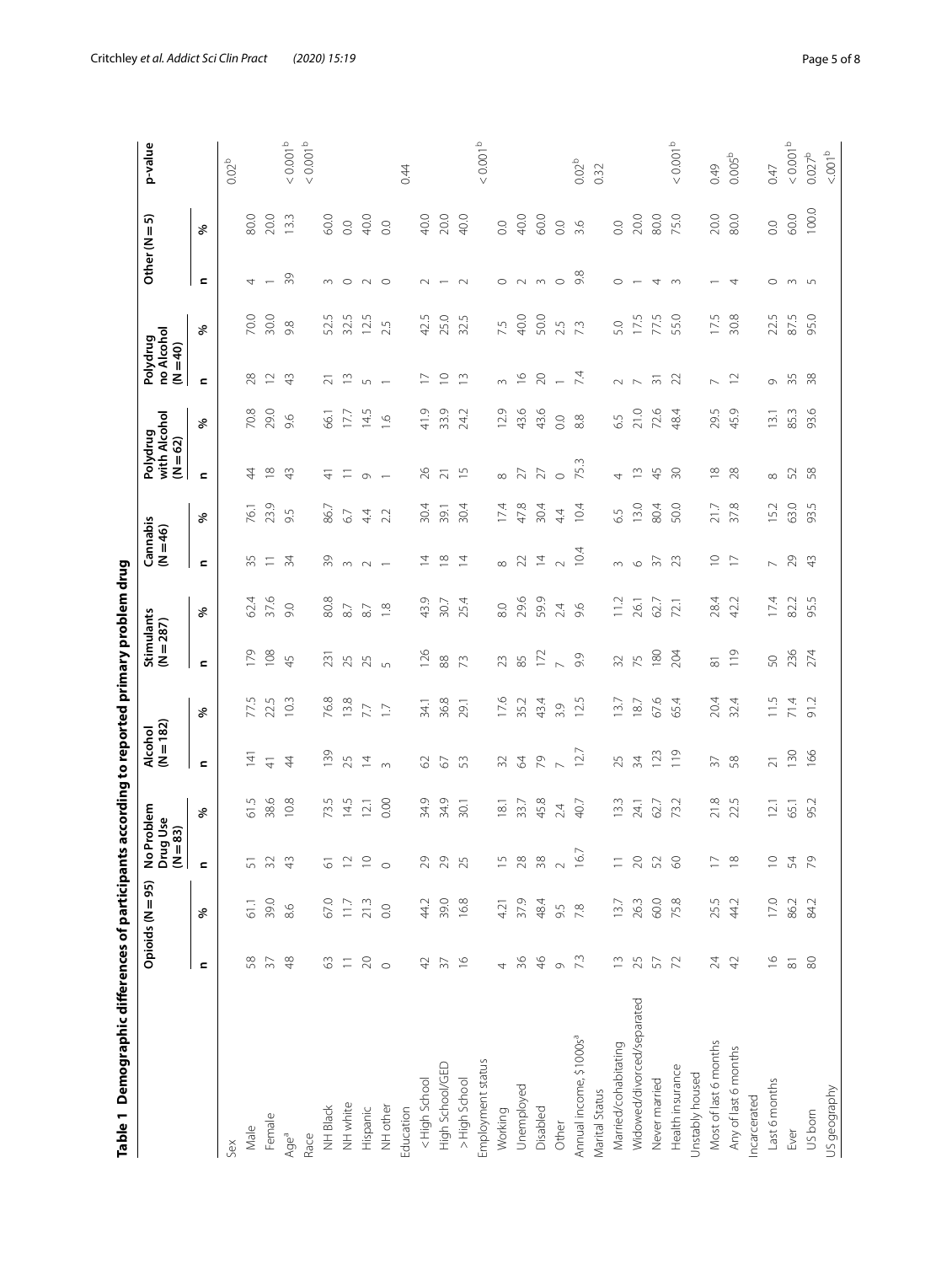|                                                                                                                  |    | Opioids (N=95)  | No Problem<br><b>Drug Use</b><br>$N=83$ |                        | $(N = 182)$<br>Alcohol |       | <b>Stimulants</b><br>$(N = 287)$ |       | Cannabis<br>$(N = 46)$ |      | with Alcohol<br>Polydrug<br>$(N = 62)$ |      | no Alcohol<br>Polydrug<br>$(N=40)$ |       | Other ( $N = 5$ ) |       | p-value            |
|------------------------------------------------------------------------------------------------------------------|----|-----------------|-----------------------------------------|------------------------|------------------------|-------|----------------------------------|-------|------------------------|------|----------------------------------------|------|------------------------------------|-------|-------------------|-------|--------------------|
|                                                                                                                  |    | ℅               |                                         | ℅                      | c                      | ℅     |                                  | శ     |                        | ४    |                                        | ℅    |                                    | ℅     |                   | ℅     |                    |
| North                                                                                                            | ∞  | 85.3            | 58                                      | 69.9                   | 90                     | 49.5  | $\frac{1}{2}$                    | 40.8  | $\frac{8}{1}$          | 39.1 | $\frac{5}{1}$                          | 24.2 | $\overline{1}$                     | 42.5  |                   | 100.0 |                    |
| South                                                                                                            |    | $\overline{47}$ | 25                                      | 30.1                   | $\overline{9}$         | 50.6  | 170                              | 59.2  | 28                     | 60.9 | $\overline{4}$                         | 75.8 | 23                                 | 57.5  |                   | 0.0   |                    |
| Food insecure                                                                                                    | 56 | 59.0            | 69                                      | 83.1                   | 127                    | 69.8  | 177                              | 61.7  |                        | 58.7 |                                        | 50.0 | 25                                 | 62.5  |                   | 80.0  | 0.001 <sup>b</sup> |
| Previous drug/alcohol treatment                                                                                  | 8  | 71.6            | 34                                      | 41.0                   | 83                     | 45.9  | 187                              | 65.2  |                        | 15.2 | 37                                     | 59.7 | 24                                 | 60.0  |                   | 40.0  | $0.001^{b}$        |
| Length of time since HIV diagnosis 172.1<br>in months <sup>a</sup>                                               |    | 100.9           | 58.3                                    | 100.4                  | 123.0                  | 103.0 | 162.2                            | 102.3 | 97.6                   | 83.2 | 136.2                                  | 98.9 | 153.0                              | 109.0 | 160.6             | 126.3 | 10001              |
| Mean and standard deviation presented; <sup>p</sup> Denotes statistical<br>Denominators vary due to missing data |    |                 |                                         | significance at a=0.05 |                        |       |                                  |       |                        |      |                                        |      |                                    |       |                   |       |                    |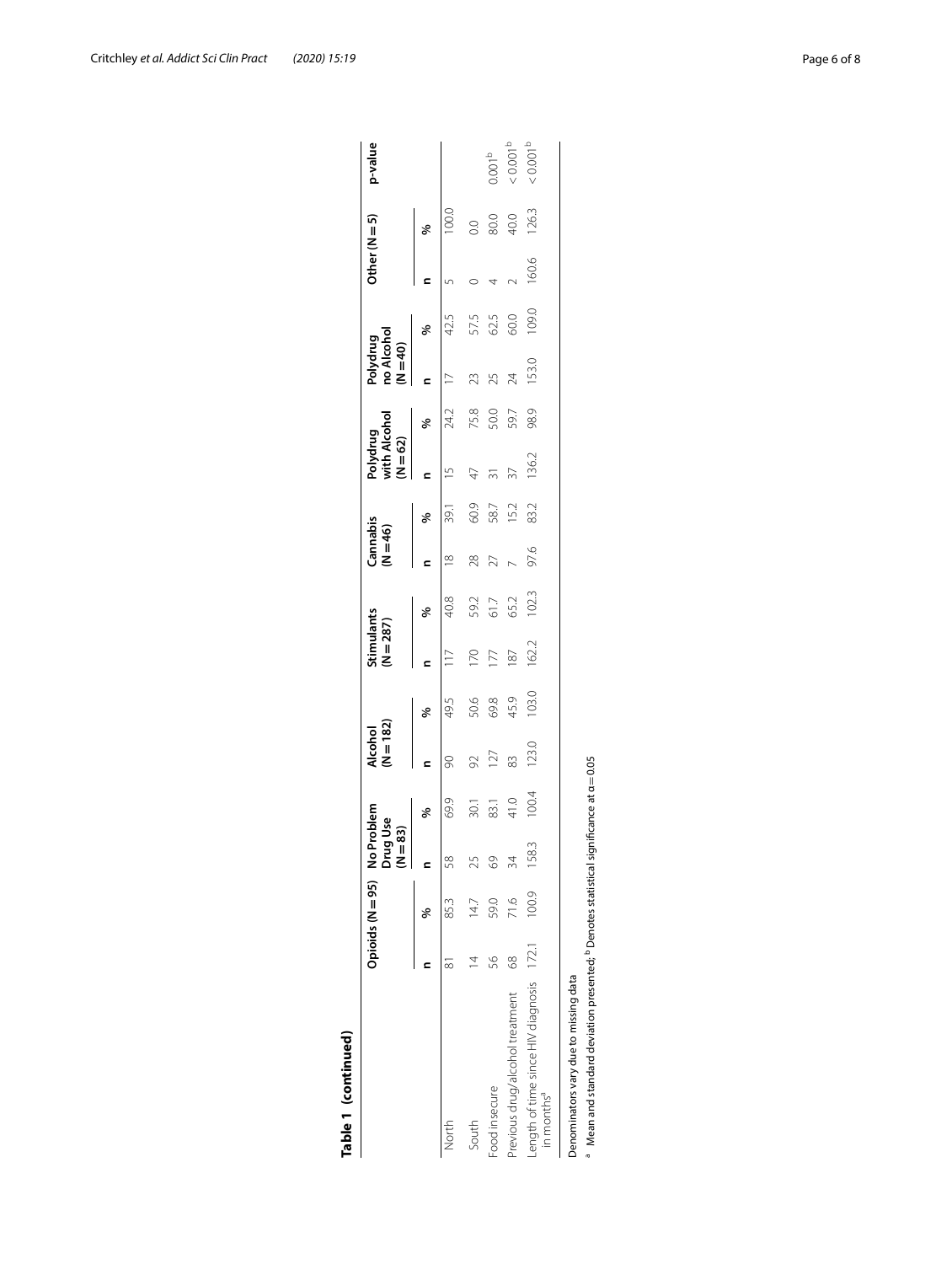|                                      | Opioids vs.<br>no problem<br>drug              | Opioids vs.<br>alcohol              | Opioids vs.<br>stimulants   | Opioids vs.<br>cannabis | Opioids vs.<br>polysubstance<br>with alcohol                                 | Opioids vs.<br>polysubstance<br>no alcohol        | Opioids vs. other                  |
|--------------------------------------|------------------------------------------------|-------------------------------------|-----------------------------|-------------------------|------------------------------------------------------------------------------|---------------------------------------------------|------------------------------------|
| Engagement in<br>HIV primary<br>care | $ARR = 0.84 (95\%$<br>CI 0.73, 0.98 $^{\circ}$ | ARR = 0.96 (95%<br>$Cl$ 0.84, 1.09) | CI 0.74, 0.95) <sup>a</sup> | (10.70, 1.15)           | $ARR = 0.84 (95\%$ $ARR = 0.90 (95\%$ $ARR = 0.86 (95\%$<br>$Cl$ 0.72, 1.03) | $ARR = 0.79(95\%)$<br>CI 0.68, 0.93) <sup>a</sup> | $ARR = 1.24$ (95% CI<br>0.64, 2.40 |

<span id="page-6-0"></span>**Table 2 Diferences in ever HIV primary care engagement among those who reported opioids as their primary problem drug vs. those who reported other primary problem drug and/or alcohol categories**

ARR, Adjusted Risk Ratio (controlled for age, sex, race, education, health insurance, income, any previous substance use treatment, length of time since HIV diagnosis, and study site); 95% CI 95% confidence interval; <sup>a</sup> Denotes statistical significance at  $\mathfrak{a}{=}\,0.05$ 

primary problem drug. Also, categories had to be collapsed for efective statistical analysis, including the "opioids" category, which, if able to be separated with sufficient participants in each group (for statistical modeling purposes) could provide valuable nuanced information. The "stimulants" category was also collapsed due to the small number of participants in the amphetamines subcategory. It is suspected that stimulant type and use may difer by region, with cocaine being a predominate problem in the Eastern U.S. sites and methamphetamine use in the Western U.S. sites; HIV care engagement associations may be afected as a result. Despite these statistical limitations, we have justifed using the "primary problem drug" measure with some categories collapsed, as the model is able to clearly categorize study participants (with no category overlap) on the drug they see as most impacting their lives, which is incredibly meaningful from an intervention perspective. Likewise, it is important to note that route of administration for each self-reported problem drug category was not collected relative to each primary problem drug and/or alcohol category (route and usage data was collected for all the drug categories, but these fndings showed a lot of overlapping polydrug and alcohol use but did not resemble the breakdown of selfreported "primary problem drug" categories). Route and use may afect the fndings and if more nuanced data were available, would be useful in interpretation. Another important point for consideration is that the model used for analysis adjusted for "any previous drug and/or alcohol treatment"; it is understood that those who had ever received treatment for their problem opioid use (including methadone treatment, which was also a response option for problem opioid use) are very diferent than participants with active heroin/ illicit fentanyl use. Again, the distributions in the data subcategories limited the ability to further analyze and explain this important nuance. Finally, as with all crosssectional research, a temporal efect between predictor, primary problem drug and/or alcohol category, and outcome, ever engagement in HIV primary care, cannot be attained.

# **Conclusions**

With increasing concern regarding the potential impact of the opioid crisis on the HIV epidemic, this secondary analysis helps identify a need for interventions to target HIV primary care engagement among hospitalized people who report problem opioid use. Findings support the need for a coordinated public health response by HIV professionals in primary care settings as well as those in hospitals, pain management specialists, and drug and alcohol treatment providers to optimize linkage to and retention of people with problem opioid use in HIV care.

#### **Abbreviations**

ARR: Adjusted risk ratio; AIDS: Acquired Immune Defciency Syndrome; ART : Antiretroviral therapy; ASI: Addiction Severity Index; AUDIT-C: Alcohol Use Disorders Identifcation Test; CDC: Centers for Disease Control and Prevention; CI: Confdence Interval; CTN: Clinical Trials Network; HCV: Hepatitis C Virus; HIV: Human Immunodefciency Virus; HOPE: Hospital Visit as Opportunity for Prevention and Engagement for HIV-Infected Drug Users; MOUD: Medications for opioid use disorder; NIDA: National Institute on Drug Abuse; NIH: National Institutes of Health; PWH: People with HIV; PWID: Persons who inject drugs; SD: Standard deviation; SSPs: Syringe Service Programs.

#### **Acknowledgements**

Not applicable.

## **Authors' contributions**

LC ran the statistical analyses and wrote the majority of the content. AC reviewed the manuscript for overall concept and angle. NG contributed to the background and discussion sections. PJ reviewed the fnal manuscript, providing essential clarifcations. RNM reviewed the fnal manuscript, providing essential clarifcations. AER reviewed the fnal manuscript, providing essential clarifcations. CR reviewed the fnal manuscript, providing essential clarifcations. LRM was the study principal investigator and provided a detailed review, helping shape the overall manuscript. DJF was the study biostatistician who provided access and oversight to the statistical analyses performed. All authors read and approved the fnal manuscript.

# **Funding**

This study was funded by National Institutes of Health (NIH) Grant: U10-DA01372011 (Project HOPE—Hospital Visit as Opportunity for Prevention and Engagement for HIV-Infected Drug Users; Metsch). The content is solely the responsibility of the authors and does not necessarily represent the official views of the NIH.

#### **Availability of data and materials**

The datasets during and/or analyzed during the current study available from the corresponding author on reasonable request.